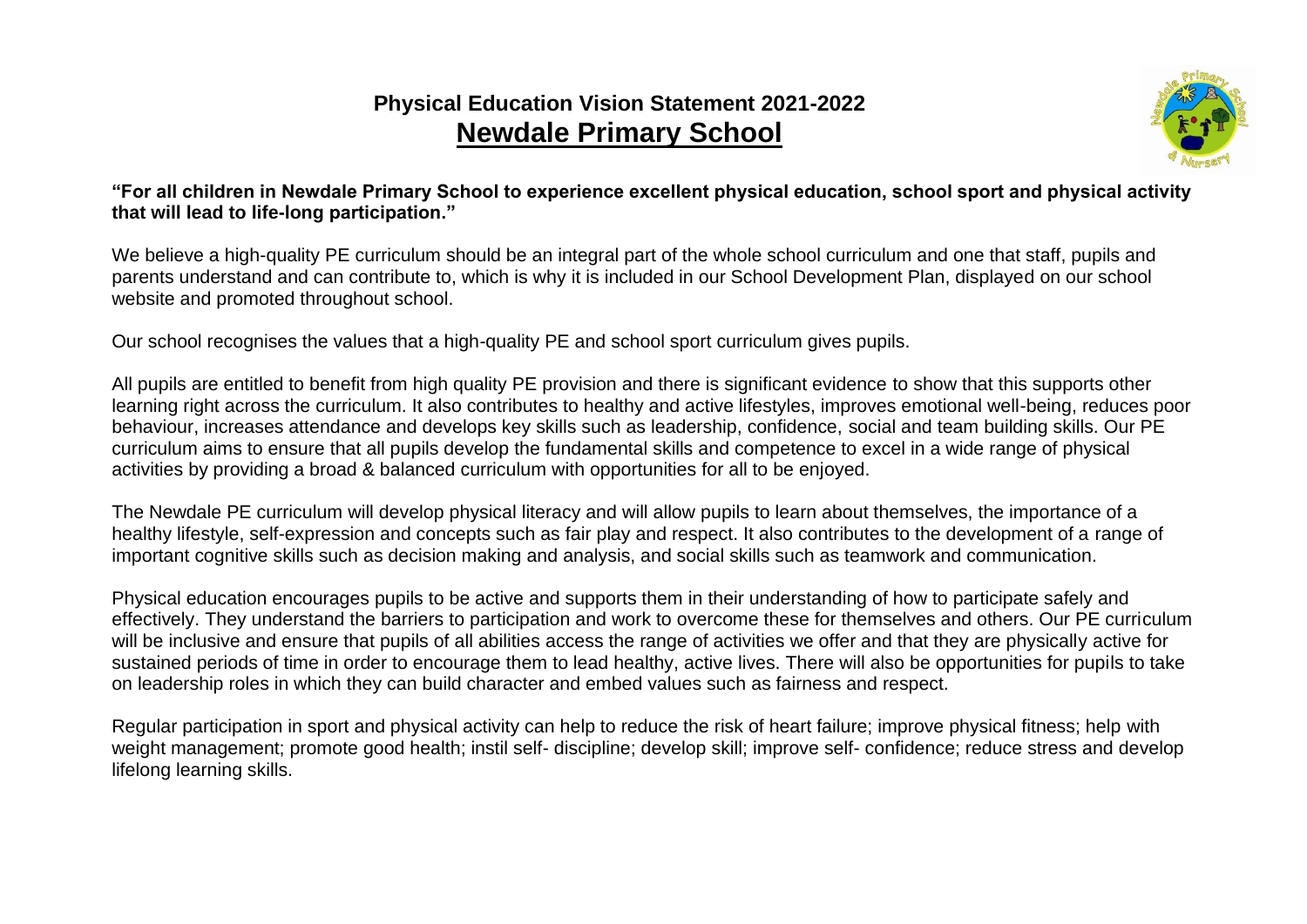A high-quality physical education curriculum can inspire all pupils to succeed and excel in competitive sport and other physically demanding activities. We are improving our programme of intra and inter school competitions which will provide opportunities for pupils to participate in competitive sports and activities both in and beyond the curriculum.

Our mission is to improve and increase the quality and quantity of high-quality PE for pupils, to show how PE can enhance pupils' attainment and achievement and to create pathways for them to continue to be active beyond school. We will be developing our links to outside agencies and clubs which will help to generate positive interaction in the community.

We are striving towards improving the delivery of the teaching & learning of PE in order to promote participation, progress and performance.

Our school also recognises the impact that the provision of a high-quality PE and school sport curriculum has on the whole school and that it can lead to whole school improvements.

Developing pupil's personal qualities through PE can affect their attitudes towards school and learning. When PE and school sport provision is of the highest quality, all pupils will, to the best of their abilities, develop and demonstrate the following personal qualities:

- A strong desire to learn & make progress;
- High levels of dedication, attendance and involvement in PE and school sport;
- High levels of commitment to PE and school sport;
- Good levels of positive behaviour such as politeness, fair play and helpfulness; and
- High levels of enjoyment and enthusiasm and a strong desire to get involved.

By implementing a monitoring & reviewing assessment system of PE, we can measure the impact and progress of the quality & provision within our school which will lead to overall whole school improvement.

The premium is spent on making additional and sustainable improvements to the provision of PE and sport for the benefit of all pupils to encourage the development of healthy, active lifestyles.

It is used to:

- develop or add to the PE and sport activities that Newdale school already offers
- make improvements now that will benefit pupils joining the school in future years
- hire qualified sports coaches to work with teachers
- introduce new sports or activities and encourage more pupils to take up sport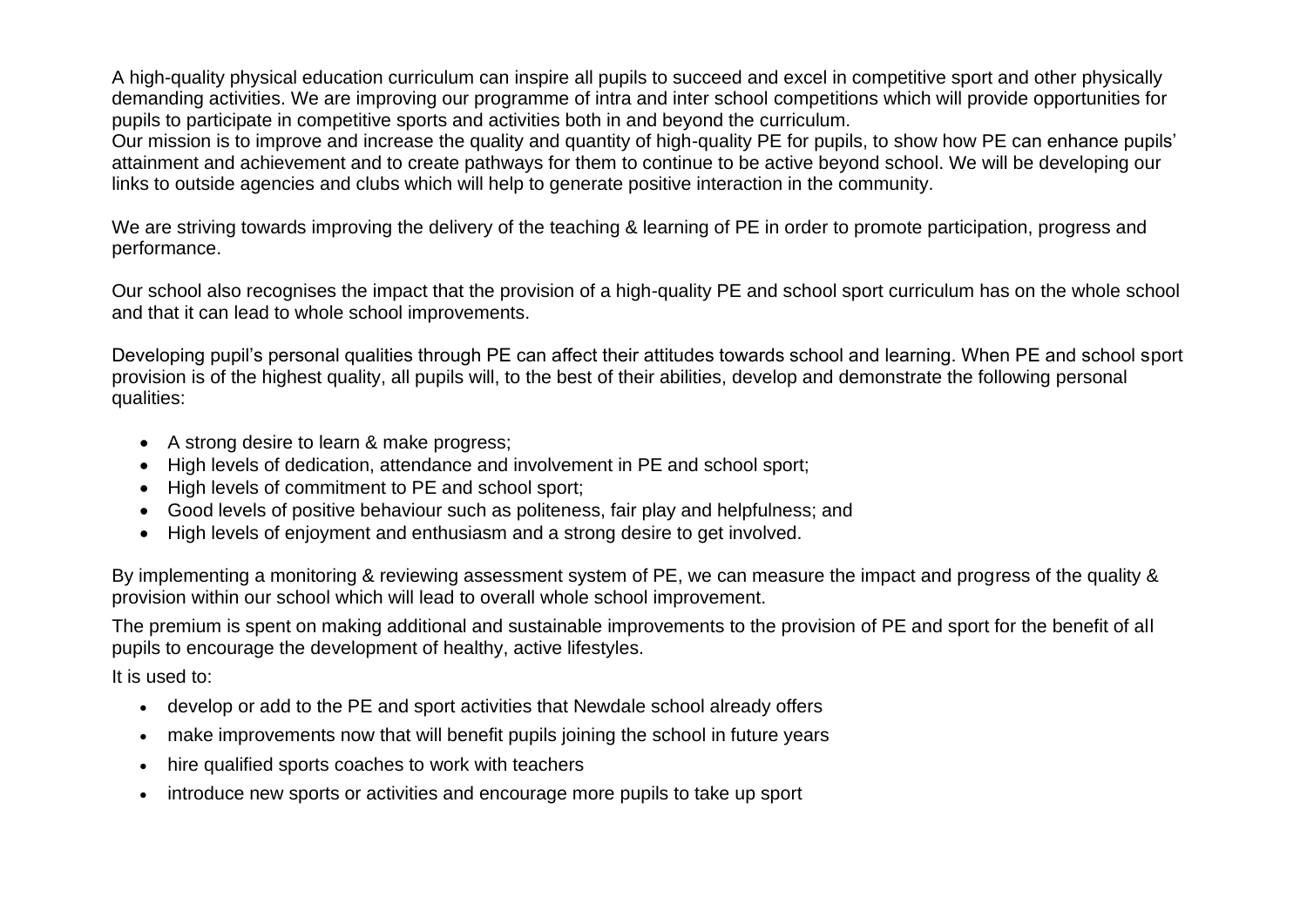- support and involve the least active children by running or extending school sports clubs.
- run sport competitions
- increase pupils' participation in the School Games
- run sports activities with other schools

For the 2021 – 2022 academic year, we are in receipt of £19,530, with 354 eligible pupils.

Our expenditure equates to the funding supplied. The targeted and strategic use of PE funding will support us in achieving our aims.

This plan is supplemented by the PE subject budget and Disadvantaged action plan.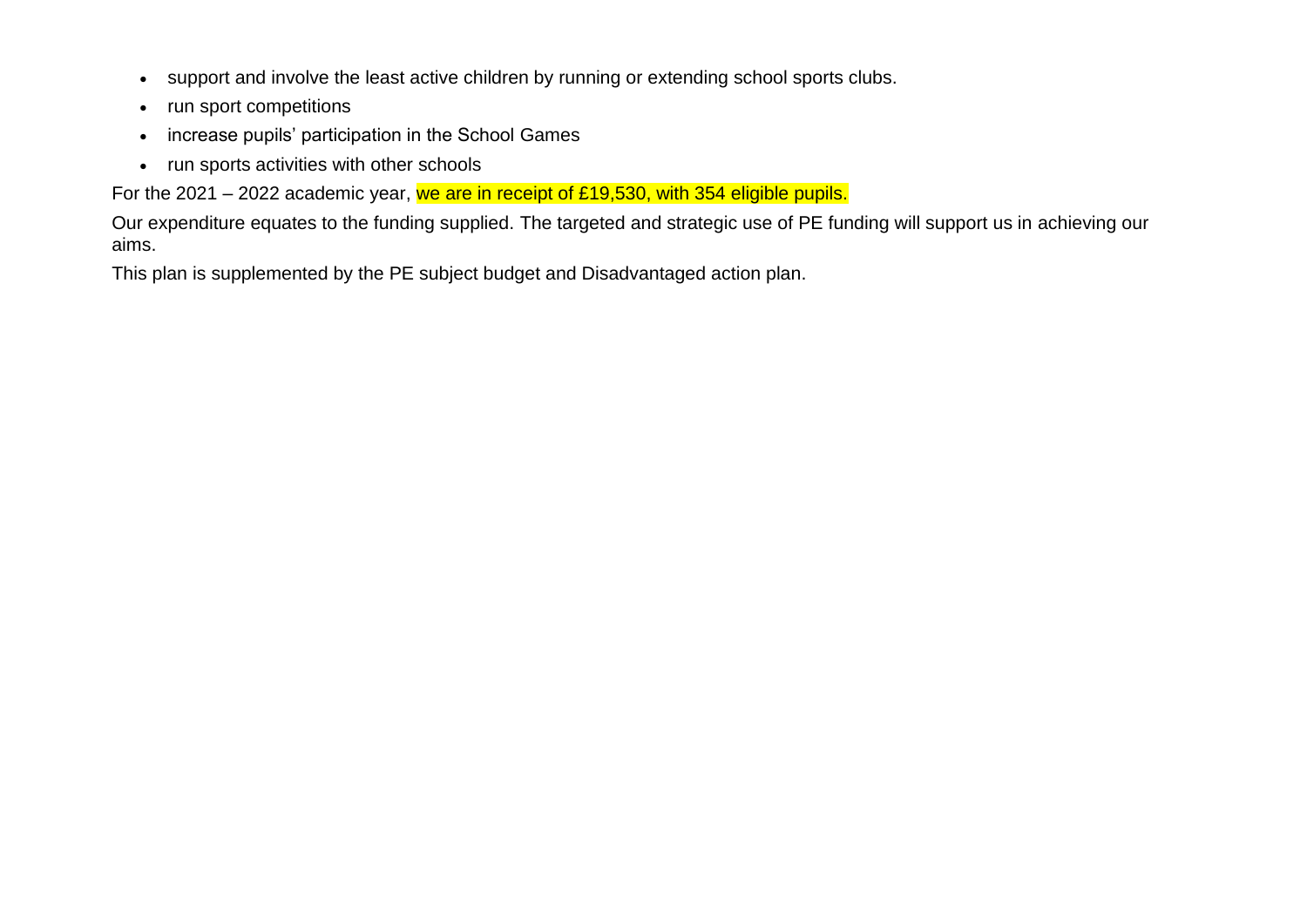| Key areas of<br>spending                                                                                                                                                                                                | <b>Success Criteria</b>                                                                                                                                                                                      | <b>Actions</b><br><b>logistical Implications</b>                                                                                                                                                                                                                                                                                                                                                                                                                                                                                                                                                                                                                                                                                                                                                 | <b>Monitoring Activities</b><br>When, Who & How                                                                                                                                                                                                                                                                                                                                                                                                                                                                                                  | <b>Evaluation</b><br><b>Including question for</b><br>governors                                                                                            | Impact                                                                                                                                                                                                     | New or<br>continu<br>ed | Cost |
|-------------------------------------------------------------------------------------------------------------------------------------------------------------------------------------------------------------------------|--------------------------------------------------------------------------------------------------------------------------------------------------------------------------------------------------------------|--------------------------------------------------------------------------------------------------------------------------------------------------------------------------------------------------------------------------------------------------------------------------------------------------------------------------------------------------------------------------------------------------------------------------------------------------------------------------------------------------------------------------------------------------------------------------------------------------------------------------------------------------------------------------------------------------------------------------------------------------------------------------------------------------|--------------------------------------------------------------------------------------------------------------------------------------------------------------------------------------------------------------------------------------------------------------------------------------------------------------------------------------------------------------------------------------------------------------------------------------------------------------------------------------------------------------------------------------------------|------------------------------------------------------------------------------------------------------------------------------------------------------------|------------------------------------------------------------------------------------------------------------------------------------------------------------------------------------------------------------|-------------------------|------|
| Increase daily<br>participation in<br>physical<br>activity<br>sessions<br>across the<br>school. E.g.<br>Daily mile.<br><b>Develop</b><br>lunchtimes to<br>increase<br>physical<br>activity levels<br>and<br>engagement. | More pupils will<br>be taking part in<br>at least 30<br>minutes of<br>physical activity<br>every day.<br>Children to<br>regularly be<br>involved in lunch<br>time clubs and to<br>be activity<br>throughout. | Ensure that a consistent<br>programme of additional<br>physical activity sessions is<br>delivered across the school.<br>Continue to over a consistent<br>programme for Lunch time<br>and After School Clubs.<br>Fun with movement sessions<br>to run throughout the year to<br>increase physical activity<br>throughout the week.<br>Increase the awareness and<br>engagement of parents in<br>health and sports activities.<br>Regularly involve and<br>communicate with parents to<br>ensure the government<br>obesity strategy of 30mins<br>active in school and 30mins at<br>home is being adhered to.<br>A sports lunch timetable to be<br>introduced for children to take<br>part in.<br>Reintroduce sport/play time<br>leaders. Train pupils to intiate<br>play and to be sports leaders. | A timetable to be put in place for<br>each class to complete their own<br>physical activity slot.<br>PE team to monitor the activity<br>levels of the individual classes.<br>Fitbit watch to be embedded into<br>each classrooms activity to<br>encourage an increased daily<br>participation and to be<br>celebrated weekly on score<br>board.<br>Carry out a questionnaire for<br>children to offer thoughts and<br>ideas on the current offer.<br>Pupil voice to decide on what<br>sports to be delivered at lunch<br>times during each term. | Are more pupils<br>achieving at least 30<br>minutes of physical<br>activity a day?<br>Are pupils enjoying the<br>additional physical<br>activity sessions? | Higher percentage of<br>pupils achieving a<br>minimum of 30<br>minutes of physical<br>activity a day.<br>Did using the Fitbit<br>challenge throughout<br>the week increase<br>children's<br>participation. | New /<br>Continu<br>ed  | N/A  |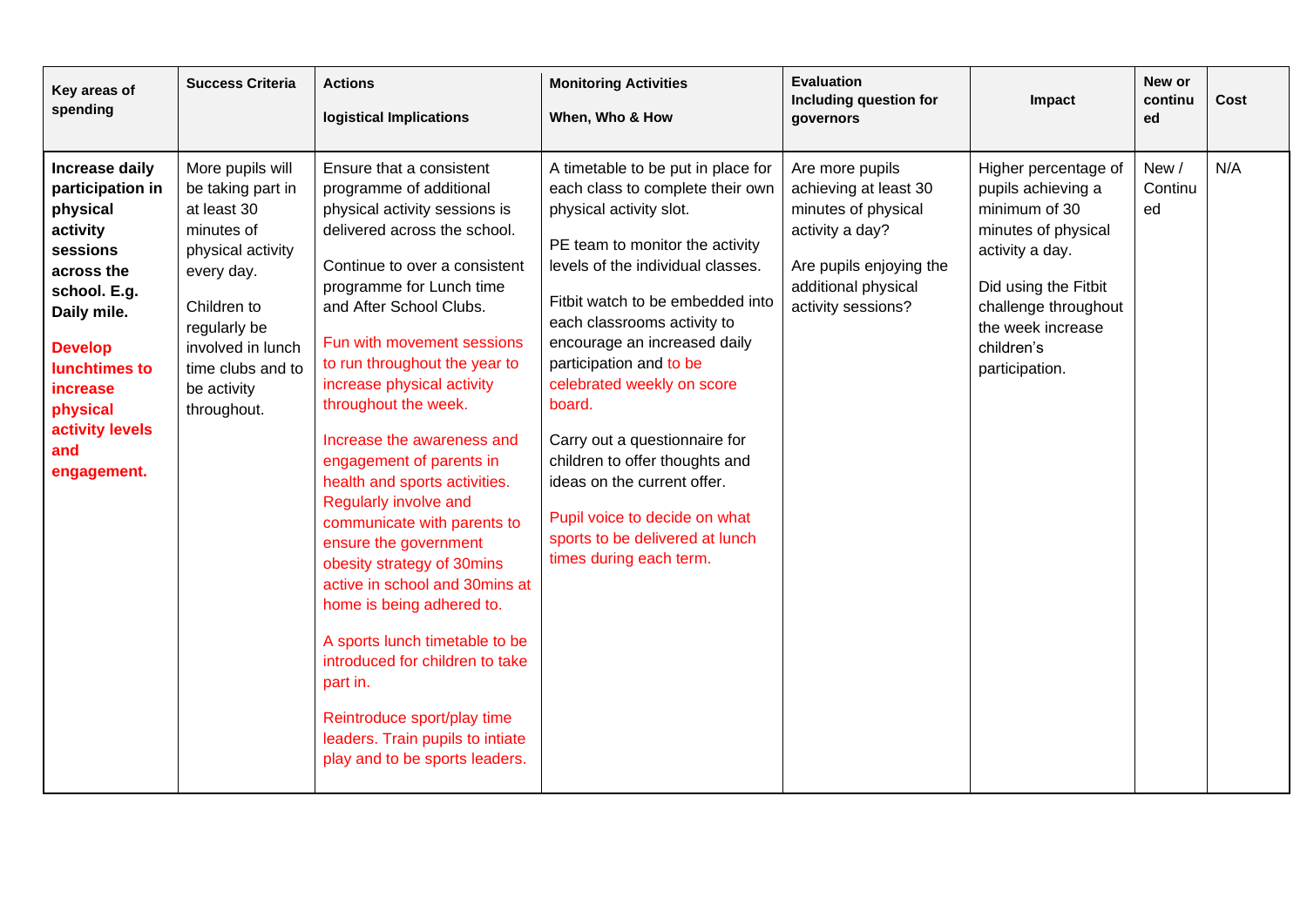| Key areas of<br>spending                                                                                                                                                                                      | <b>Success Criteria</b>                                                                            | <b>Actions</b><br><b>logistical Implications</b>                                                                                                                                                                                                                                                                                                                                        | <b>Monitoring Activities</b><br>When, Who & How                                                                                                                       | <b>Evaluation</b><br>Including question for<br>qovernors                                                                                                                                                                                                                                               | Impact                                                                                                                                       | New or<br>continu<br>ed | Cost    |
|---------------------------------------------------------------------------------------------------------------------------------------------------------------------------------------------------------------|----------------------------------------------------------------------------------------------------|-----------------------------------------------------------------------------------------------------------------------------------------------------------------------------------------------------------------------------------------------------------------------------------------------------------------------------------------------------------------------------------------|-----------------------------------------------------------------------------------------------------------------------------------------------------------------------|--------------------------------------------------------------------------------------------------------------------------------------------------------------------------------------------------------------------------------------------------------------------------------------------------------|----------------------------------------------------------------------------------------------------------------------------------------------|-------------------------|---------|
| <b>Specialist</b><br>sports coaches<br>employed to<br>raise the profile<br>of sport across<br>the PE<br>curriculum and<br>the wider<br>curriculum<br>(Crossbar/<br><b>Airbourne</b><br>gymnastics<br>coaches) | More children to<br>be working at<br>age related<br>expectations<br>across a variety<br>of sports. | Continue using assessment<br>system to assess the children<br>against age related<br>expectations.<br>Plan next steps for pupils<br>based on what staff know that<br>they are able to do and<br>signpost pupils to access<br>additional sporting clubs<br>should this be appropriate.<br>Class teachers to have a<br>greater awareness of the<br>content and skills delivery<br>taught. | PE link teacher and Governor to<br>quality assure PE sessions<br>taught.<br>Class teachers / PE leads to<br>observe PE lessons on a<br>frequent basis.                | Have lesson<br>observations shown that<br>the coaching staff are<br>good value for money?<br>Are the sessions<br>progressive and build<br>upon prior learning?<br>Are children able to<br>demonstrate the<br>fundamentals of<br>essential learning for the<br>area of sport that they<br>are learning? | Higher % of pupils<br>will be demonstrating<br>that they are working<br>at age related<br>expectations across<br>different strands of<br>PE. | Continu<br>ed           | £35,100 |
| <b>Work towards</b><br>recognised<br><b>Sporting Award</b><br>for the School                                                                                                                                  | Newdale to<br>achieve a school<br>games mark for<br>PE.                                            | Use criteria for achieving<br>school games mark.<br>Engage at least 50% of pupils<br>in after school clubs.<br>Provide all pupils with two<br>hours of physical education<br>per week and continue to offer<br>after school clubs throughout<br>the year.<br>Regularly enter competitions<br>for a variety of the pupils at                                                             | Assess the amount of pupils<br>who are coming to after school<br>clubs at the end of each term.<br>Record all competitions entered,<br>and which pupils participated. | What % of pupils are<br>engaging in the after<br>school sporting<br>provision?<br>Is the dedicated 2 hours<br>per week being<br>supplemented? If so,<br>how?<br>What have been the<br>sporting successes to<br>date?                                                                                   | The school will be<br>recognised for its<br>sporting<br>achievements and<br>commitments to all<br>pupils within sport.                       | Continu<br>ed           | £600    |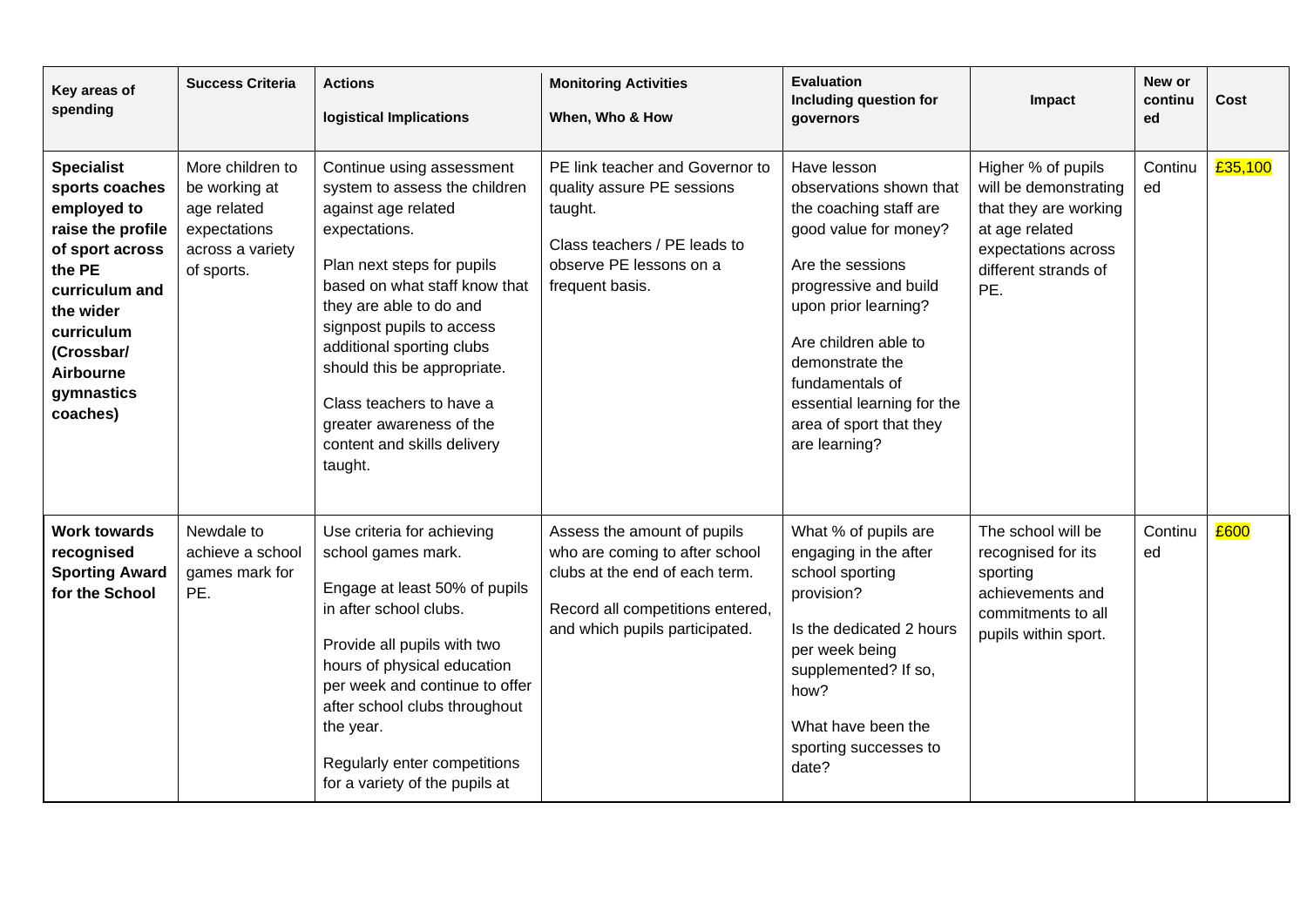| Key areas of<br>spending                                                                                                         | <b>Success Criteria</b>                                                                                                                                                                                                                                                  | <b>Actions</b><br><b>logistical Implications</b>                                                                                                                                                                                                                                                                                                                                                                                                                                                                                            | <b>Monitoring Activities</b><br>When, Who & How                                                                                                                                                                                                                                                                                                                                                                                                                                        | <b>Evaluation</b><br>Including question for<br>governors                                                                                                      | Impact                                                                                                                                           | New or<br>continu<br>ed | Cost                                            |
|----------------------------------------------------------------------------------------------------------------------------------|--------------------------------------------------------------------------------------------------------------------------------------------------------------------------------------------------------------------------------------------------------------------------|---------------------------------------------------------------------------------------------------------------------------------------------------------------------------------------------------------------------------------------------------------------------------------------------------------------------------------------------------------------------------------------------------------------------------------------------------------------------------------------------------------------------------------------------|----------------------------------------------------------------------------------------------------------------------------------------------------------------------------------------------------------------------------------------------------------------------------------------------------------------------------------------------------------------------------------------------------------------------------------------------------------------------------------------|---------------------------------------------------------------------------------------------------------------------------------------------------------------|--------------------------------------------------------------------------------------------------------------------------------------------------|-------------------------|-------------------------------------------------|
|                                                                                                                                  |                                                                                                                                                                                                                                                                          | the school, including 'A', 'B'<br>and 'C' teams.<br>All of Year 6 pupils to be<br>offered the opportunity to<br>represent the school at<br>external competitions/fixtures.                                                                                                                                                                                                                                                                                                                                                                  |                                                                                                                                                                                                                                                                                                                                                                                                                                                                                        |                                                                                                                                                               |                                                                                                                                                  |                         |                                                 |
| <b>Continue to</b><br>increase the<br>numbers of<br>pupils able to<br>swim 25m or<br>more unaided<br>and perform<br>self-rescue. | 100% of pupils<br>will be active and<br>engaged during<br>swimming times.<br>By the end of<br>year 6, 85% of<br>pupils should be<br>able to swim<br>25m unaided.<br>In each cohort.<br>100% of students<br>should be able to<br>attempt or<br>achieve a self-<br>rescue. | Use curriculum criteria for<br>more pupils able to swim 25m<br>or more unaided and perform<br>self-rescue.<br>Continue to promote<br>swimming time activities to<br>parents during the school<br>holidays.<br>Ensure teaching members<br>new to the team are well<br>supported in the delivery of<br>curriculum swimming and look<br>to send teaching staff on<br>additional courses to further<br>improve the delivery of<br>swimming.<br>Ensure that water safety,<br>lessons are a high priority, as<br>part of the theoretical learning | Tighten the assessment of<br>swimming from Year 4 to 6 with<br>a greater emphasis on self-<br>rescue.<br>Every year group now do a pre<br>and post assessment for<br>swimming, which is analysed by<br>the PE team.<br>Continue with the timetable for<br>Years 4 to 6, where a 5-week<br>intensive block of teaching will<br>take place.<br>Observations of swimming<br>lessons will be undertaken by<br>PE leads.<br>LJ to regularly observe<br>swimming lessons for each<br>cohort. | What % of pupils are<br>able to swim 25m or<br>more unaided and<br>perform self-rescue?<br>(pre and post)<br>What % of lessons were<br>graded good or better? | A higher % of pupils<br>will be able to swim<br>25m or more<br>unaided.<br>A higher % of pupils<br>will be able to<br>perform a self-<br>rescue. | Continu<br>ed           | £3701.25<br>for<br>sessions<br>at new<br>venue. |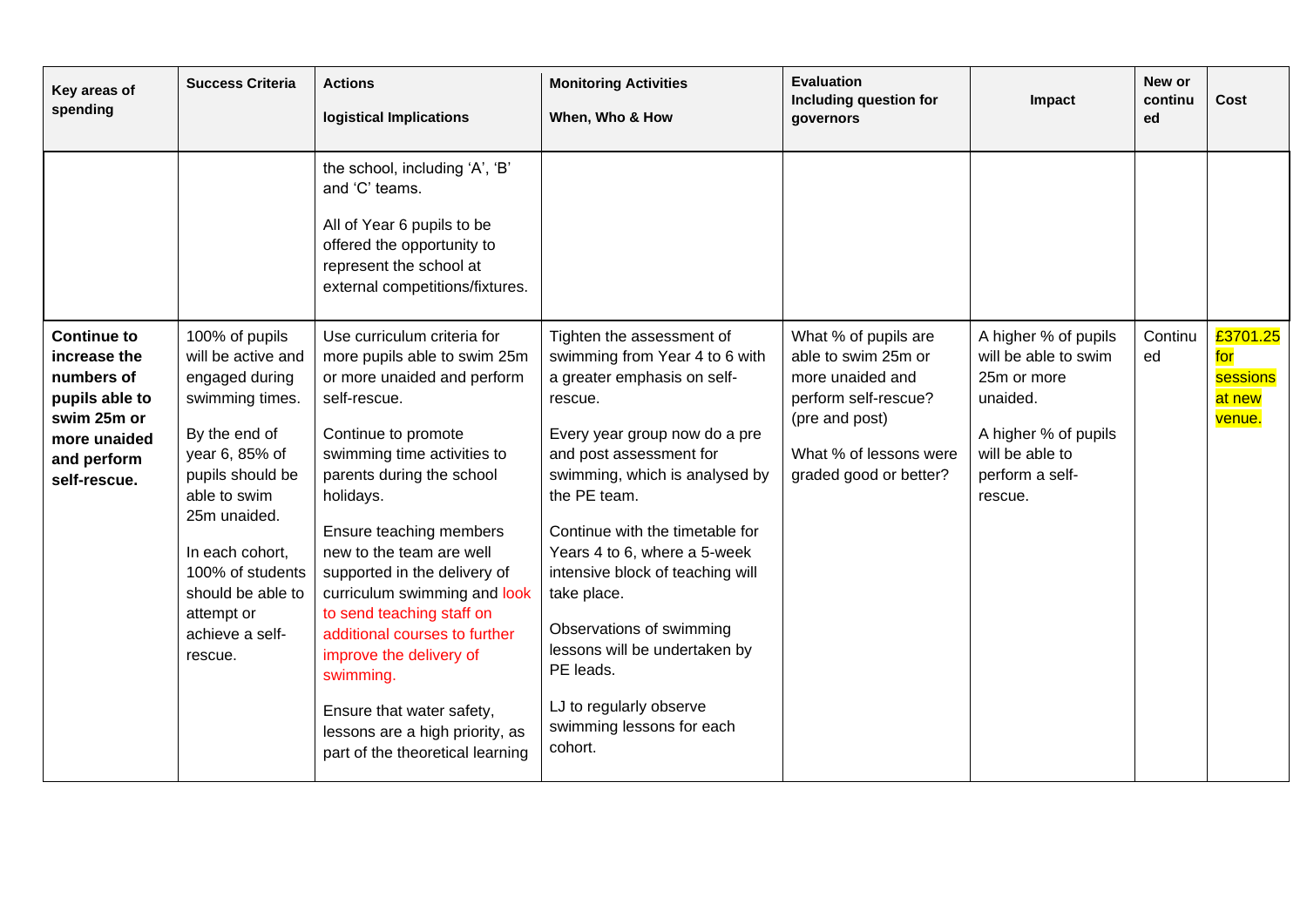| Key areas of<br>spending                                                                                                               | <b>Success Criteria</b>                                                                                                                                           | <b>Actions</b><br>logistical Implications                                                                                                                                                                                                                                                                                                                                           | <b>Monitoring Activities</b><br>When, Who & How                                                                                                                                                                                                                                                                                                                                                                               | <b>Evaluation</b><br>Including question for<br>governors                                                                    | Impact                                                                                                                                                | New or<br>continu<br>ed | Cost |
|----------------------------------------------------------------------------------------------------------------------------------------|-------------------------------------------------------------------------------------------------------------------------------------------------------------------|-------------------------------------------------------------------------------------------------------------------------------------------------------------------------------------------------------------------------------------------------------------------------------------------------------------------------------------------------------------------------------------|-------------------------------------------------------------------------------------------------------------------------------------------------------------------------------------------------------------------------------------------------------------------------------------------------------------------------------------------------------------------------------------------------------------------------------|-----------------------------------------------------------------------------------------------------------------------------|-------------------------------------------------------------------------------------------------------------------------------------------------------|-------------------------|------|
|                                                                                                                                        |                                                                                                                                                                   | aspect of the swimming<br>curriculum.                                                                                                                                                                                                                                                                                                                                               |                                                                                                                                                                                                                                                                                                                                                                                                                               |                                                                                                                             |                                                                                                                                                       |                         |      |
| All Year 6<br>pupils to be<br>offered the<br>opportunity of<br>representing<br>the school on a<br>sporting<br>fixture/competit<br>ion. | By the end of<br>Year 6, all pupils<br>to be offered the<br>chance to<br>represent the<br>school.<br>In the cohort,<br>90% of children<br>should achieve<br>this. | Enter a wide range of sporting<br>competitions to increase<br>participation levels amongst<br>the cohort.<br>Regularly enter competitions<br>for a variety of the pupils at<br>the school, including 'A', 'B'<br>and 'C' teams.<br>Regularly host and organise<br>school sport festivals<br>throughout the year for all<br>abilities and to involve other<br>local primary schools. | Record all competitions entered,<br>and which pupils participated.<br>Continue to feature match<br>reports and competition results<br>on the school website.<br>Introduce 'house tournament<br>days' throughout the school,<br>based on the learning of that<br>term, to increase activity of<br>children. Winners to be<br>celebrated in school assemblies<br>to recognise the involvement<br>and success of those involved. | What % of pupils were<br>involved in sporting<br>competition within the<br>year group.                                      | More pupils will be<br>given the chance to<br>represent the school,<br>which is a great<br>honour and can help<br>to improve behaviour<br>in lessons. | Continu<br>e            |      |
| <b>Increase</b><br>opportunities<br>for G and T<br>students.                                                                           | G and T, and<br>targeted children<br>to be involved in<br>enrichment days.                                                                                        | Create sporting links with<br>secondary schools and<br>external sport clubs to have<br>regular enrichment days.                                                                                                                                                                                                                                                                     | Ensure g and t children are<br>selected throughout the year<br>and are identified and stretched<br>in PE lessons.<br>Children to be invited to attend<br>enrichment days.                                                                                                                                                                                                                                                     | What % of pupils are g<br>and t throughout the<br>school?<br>Are g and t students<br>being challenged within<br>PE lessons? | A higher percentage<br>achieving and<br>maintaining greater<br>depth.                                                                                 | <b>New</b>              | £0   |